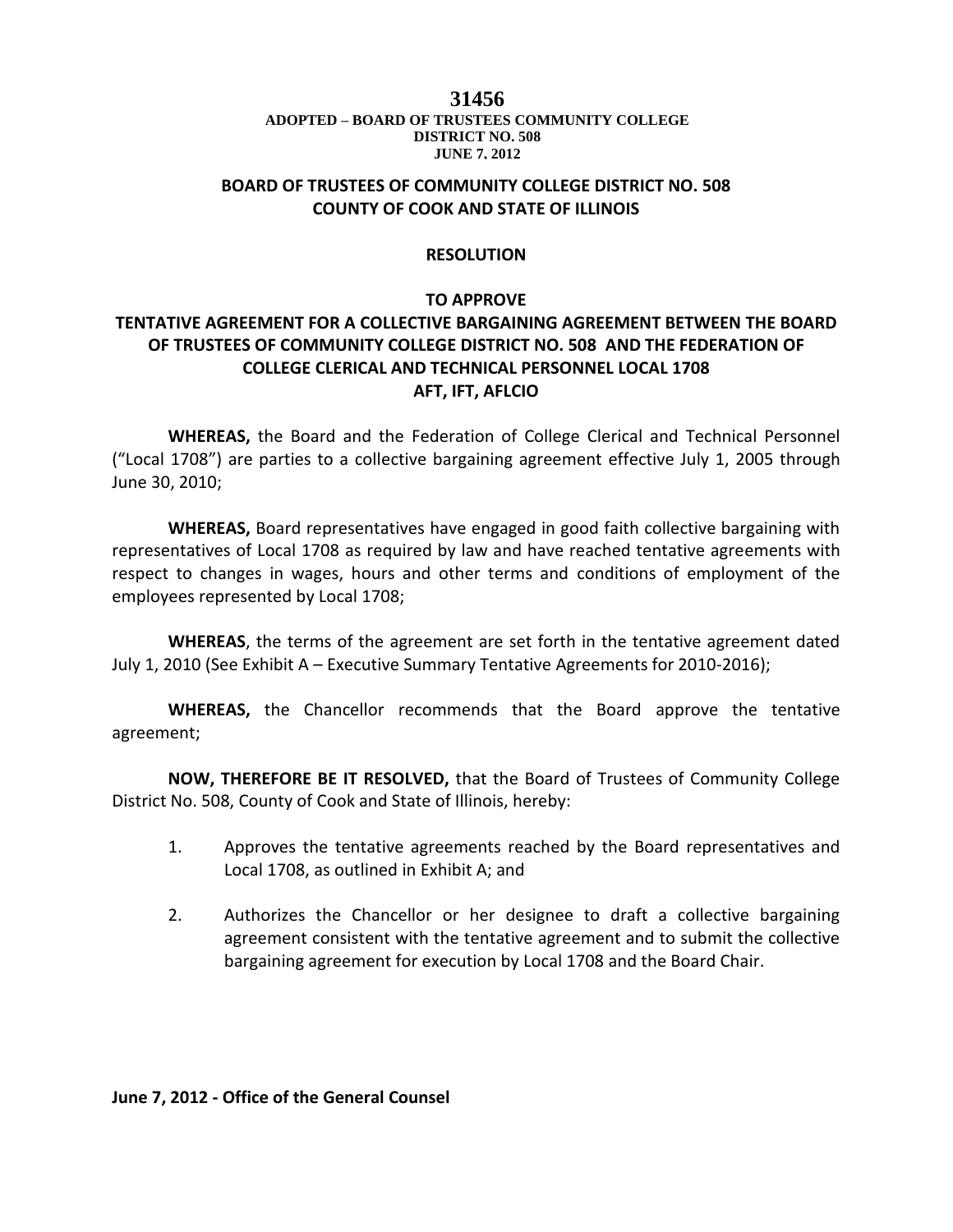# **BOARD OF TRUSTEES OF COMMUNITY COLLEGE DISTRICT #508, CITY COLLEGES OF CHICAGO**

### &

## **THE FEDERATION OF COLLEGE CLERICAL AND TECHNICAL PERSONNEL, LOCAL 1708, IFT-AFT**

### *Executive Summary*

| <b>Article/Section</b>                                                      | <b>Tentative Agreement</b>                                                                                                                                                                                                                                                                   |  |  |  |
|-----------------------------------------------------------------------------|----------------------------------------------------------------------------------------------------------------------------------------------------------------------------------------------------------------------------------------------------------------------------------------------|--|--|--|
| <b>Duration</b>                                                             | $6$ -year Agreement: July 1, 2010 to June 30, 2016                                                                                                                                                                                                                                           |  |  |  |
| <b>Definitions, Article</b><br>II(E)                                        | Definition of 'College Head' is changed to College 'President' and the definition<br>is change to reflect the President or Chief Administrator at any college. The<br>change is reflected throughout the contract.                                                                           |  |  |  |
| <b>Union Activities, Article</b>                                            | The Union must give written notice to schedule a Union meeting at the College                                                                                                                                                                                                                |  |  |  |
| $VII(A)(1)$ and $(3)$                                                       | during normal operating hours                                                                                                                                                                                                                                                                |  |  |  |
| <b>Union Activities, Article</b>                                            | No more than two union members per department may leave before 3:30 p.m. to                                                                                                                                                                                                                  |  |  |  |
| VII(B)                                                                      | attend a Union Executive Council meeting                                                                                                                                                                                                                                                     |  |  |  |
| <b>Attendance at Meetings</b><br>of the Board, Article<br>VIII(B)           | The Agenda for CCC Board meetings are no longer mailed to the Union, but are<br>posted on the CCC website                                                                                                                                                                                    |  |  |  |
| <b>Insurance and Fringe</b>                                                 | In the event that the Board raises the Group Auto Insurance benefit for another                                                                                                                                                                                                              |  |  |  |
| <b>Benefits, Article IX(E)</b>                                              | bargaining unit, Local 1708 automatically gets the same benefit                                                                                                                                                                                                                              |  |  |  |
| <b>Insurance and Fringe</b>                                                 | In the event that the Board raises the Homeowners and Renters policy benefit for                                                                                                                                                                                                             |  |  |  |
| <b>Benefits, Article IX(F)</b>                                              | another bargaining unit, Local 1708 automatically gets the same benefit                                                                                                                                                                                                                      |  |  |  |
| <b>Insurance and Fringe</b><br><b>Benefits, Article IX(G)</b>               | Flexible Spending Account (FSA) added, subject to IRS regulations                                                                                                                                                                                                                            |  |  |  |
| <b>Insurance and Fringe</b>                                                 | CCC offered annuities changed to reflect 403(b) and 457 Retirement Savings                                                                                                                                                                                                                   |  |  |  |
| <b>Benefits, Article IX(I)</b>                                              | programs                                                                                                                                                                                                                                                                                     |  |  |  |
| <b>Insurance and Fringe</b>                                                 | Retirees shall receive a full tuition waiver for up to six (6) credit hours per                                                                                                                                                                                                              |  |  |  |
| <b>Benefits, Article IX(K)</b>                                              | semester                                                                                                                                                                                                                                                                                     |  |  |  |
| <b>Insurance and Fringe</b><br><b>Benefits, Article IX(I)</b>               | <b>Sick Leave payout:</b><br>1) Employees hired after June 7, 2012 can accrue up to 200 sick days, but none<br>are paid out upon retirement.<br>2) Employees hired before June 7, 2012 may accrue unlimited sick leave, but the<br>payout is capped at the amount accrued as of July 1, 2014 |  |  |  |
| <b>Insurance and Fringe</b>                                                 | Wellness:                                                                                                                                                                                                                                                                                    |  |  |  |
| <b>Benefits, Article</b>                                                    | In the event a Wellness Program is created for another bargaining unit, said                                                                                                                                                                                                                 |  |  |  |
| IX(M)(new)                                                                  | Wellness program will become available to local 1708.                                                                                                                                                                                                                                        |  |  |  |
| <b>Employment</b><br><b>Conditions, Article</b><br>$X(A)(1), (2)$ and $(3)$ | Initial employment policy: CCC shall post the union contract, Board Rules,<br>insurance information, pension information and tax sheltered annuity<br>information on its website. Method of salary computation no longer needs to be<br>provided to the employee.                            |  |  |  |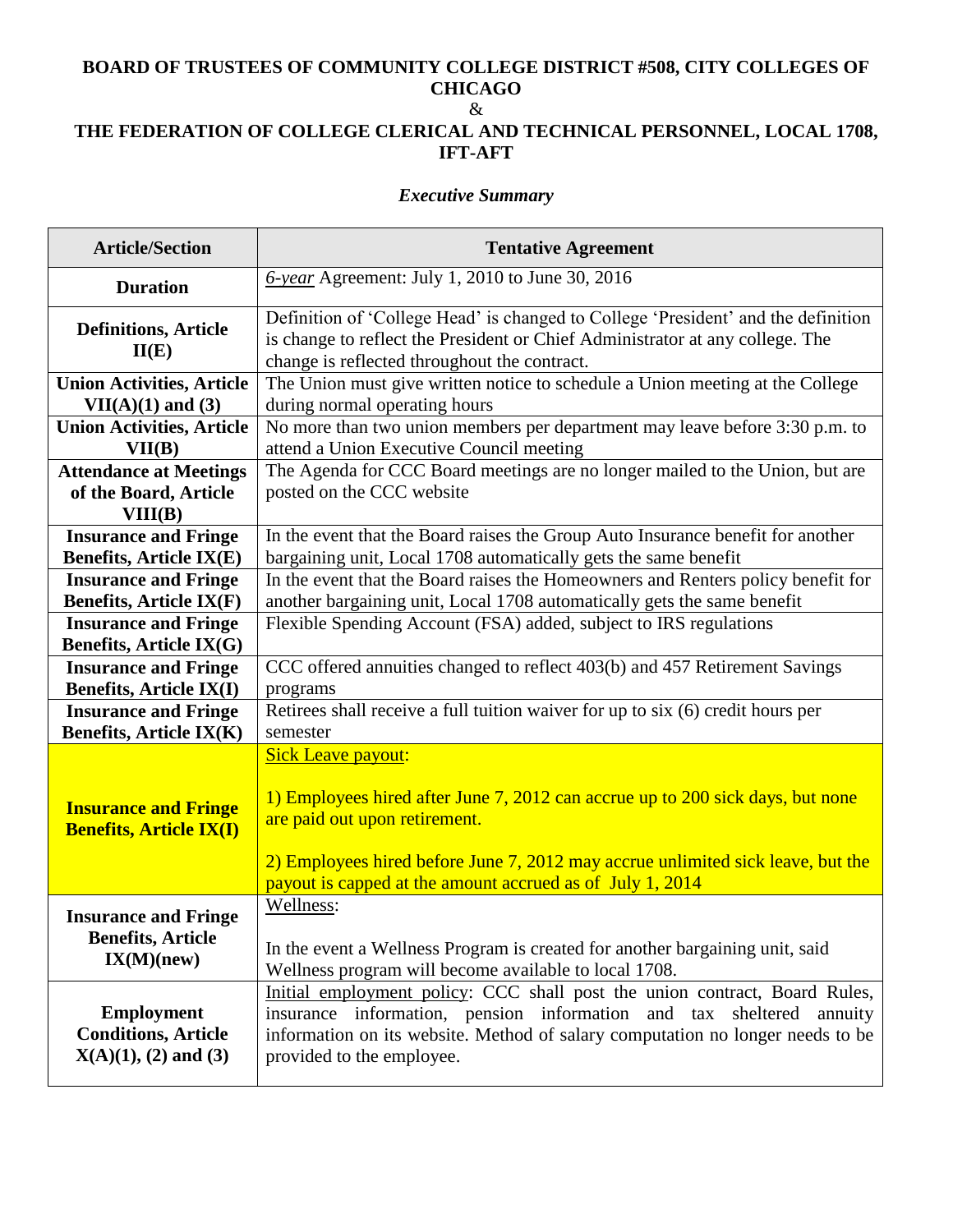| <b>Article/Section</b>                                      | <b>Tentative Agreement</b>                                                                                                                                                                                      |  |  |  |
|-------------------------------------------------------------|-----------------------------------------------------------------------------------------------------------------------------------------------------------------------------------------------------------------|--|--|--|
| <b>Employment</b><br><b>Conditions, Article</b><br>X(C)     | Eliminated language allowing for a 10 month work schedule for employees<br>employed on or before July 1, 1966.                                                                                                  |  |  |  |
| <b>Employment</b><br><b>Conditions, Article</b><br>X(E)     | Notices of vacancies in the bargaining unit shall be posted on the CCC website<br>for 10 days. A hard copy of the notice shall be sent to the Union president.                                                  |  |  |  |
| <b>Employment</b><br><b>Conditions, Article</b><br>X(H)(1)  | Holidays changed to reflect dates from 7/1/10 through 6/30/16                                                                                                                                                   |  |  |  |
| <b>Employment</b><br><b>Conditions, Article</b><br>X(I)(7)  | Employees given 24 hours notice of overtime, when practicable to give notice                                                                                                                                    |  |  |  |
| <b>Employment</b><br><b>Conditions, Article</b><br>X(I)(8)  | Supper money will be paid upon presentation of an itemized receipt                                                                                                                                              |  |  |  |
| <b>Employment</b><br><b>Conditions, Article</b><br>X(I)(11) | Employees with banked comp time may turn down a voluntary transfer if the<br>receiving campus refuses to transfer the backed comp time, or the transferring<br>employee may have the comp time paid out in cash |  |  |  |
| <b>Employment</b><br><b>Conditions, Article</b><br>X(K)(1)  | Personnel files will be made available upon written request                                                                                                                                                     |  |  |  |
| <b>Employment</b><br><b>Conditions, Article</b><br>X(M)(3)  | Disciplinary notices shall contain the specific charges upon which the discipline<br>is based                                                                                                                   |  |  |  |
| <b>Employment</b><br><b>Conditions, Article</b><br>X(M)(4)  | Disciplinary action may be taken prior to action of the Board or Chancellor                                                                                                                                     |  |  |  |
| <b>Employment</b><br><b>Conditions, Article</b><br>X(M)(8)  | Employees suspended for egregious behavior as defined under the Board Rules<br>shall remain in unpaid status.                                                                                                   |  |  |  |
| Employment<br><b>Conditions, Article</b><br>X(M)(10)        | Upon written request of the employee, all disciplinary records may be purged 18<br>months after the offense.                                                                                                    |  |  |  |
| <b>Employment</b><br><b>Conditions, Article</b><br>X(M)(11) | Newly established work rules must be sent to the Union 15 days prior to their<br>effective date                                                                                                                 |  |  |  |
| <b>Employment</b><br><b>Conditions, Article</b><br>X(M)(12) | Absences for bereavement leave, leave under Workers Compensation or for a<br>hospitalized injury shall not be the basis for disciplinary action.                                                                |  |  |  |
| <b>Employment</b><br><b>Conditions, Article</b><br>X(O)     | Project employees Position Review Committee shall meet at least every six<br>months                                                                                                                             |  |  |  |
| <b>Employment</b><br><b>Conditions, Article</b><br>X(P)     | Stipends for Special Assignment forms shall be available on CCC website                                                                                                                                         |  |  |  |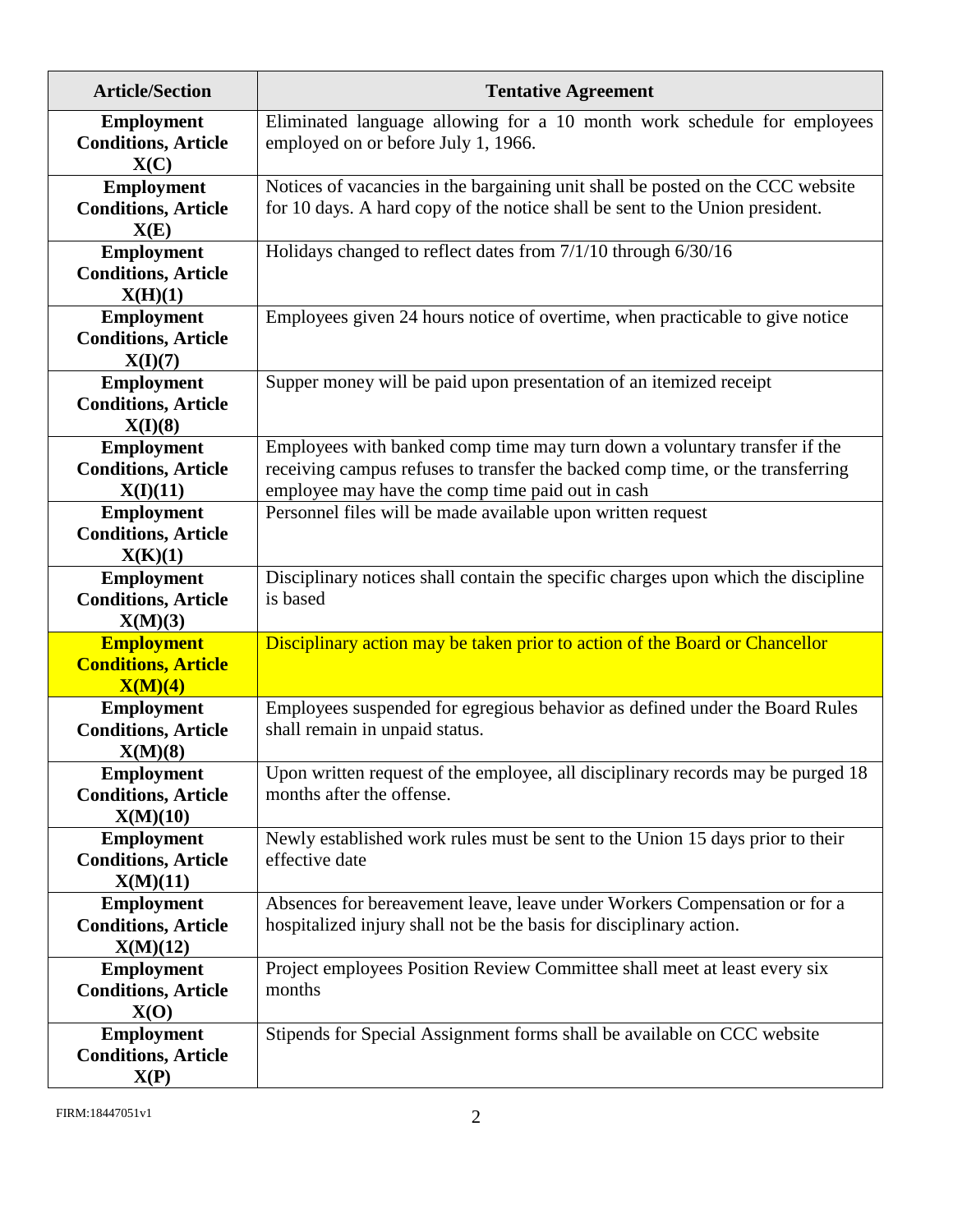| <b>Article/Section</b>                                           | <b>Tentative Agreement</b>                                                                                                                                                                                                                                                                      |  |  |  |  |
|------------------------------------------------------------------|-------------------------------------------------------------------------------------------------------------------------------------------------------------------------------------------------------------------------------------------------------------------------------------------------|--|--|--|--|
|                                                                  | Drug Free Workplace:                                                                                                                                                                                                                                                                            |  |  |  |  |
| <b>Employment</b><br><b>Conditions, Article</b><br>X(Q)          | 1) Employees who seek voluntary assistance for drug abuse cannot be<br>disciplined for seeking help;<br>2) Employees who fail a drug test may receive a second test at no cost<br>3) Employees in pay status for drug testing<br>4) All information from drug tests shall be confidential       |  |  |  |  |
| <b>Employment</b><br><b>Conditions, Article</b><br>X(R)          | <b>Security Cameras:</b><br>1) The Union can review security cameras for purposed of grievance<br>investigation upon written request<br>2) Union shall be given notice of all existing cameras and all scheduled<br>installations                                                               |  |  |  |  |
| <b>Employment</b>                                                | Personal safety:                                                                                                                                                                                                                                                                                |  |  |  |  |
| <b>Conditions, Article X(S)</b>                                  | Board will provide a safe working environment while employees are at work                                                                                                                                                                                                                       |  |  |  |  |
| <b>Employment</b><br><b>Conditions, Article</b><br>X(T)          | Employees shall have access to direct deposit                                                                                                                                                                                                                                                   |  |  |  |  |
| <b>Seniority and</b>                                             | Reference to employees who transferred from CPS to CCC in 1966 are                                                                                                                                                                                                                              |  |  |  |  |
| <b>Longevity, Article XIII</b>                                   | eliminated                                                                                                                                                                                                                                                                                      |  |  |  |  |
| <b>Seniority and</b><br><b>Longevity, Article</b><br>XIII(C)(15) | Provisions of the reductions in force language shall apply to Project employees,<br>but only between Project Employees                                                                                                                                                                          |  |  |  |  |
|                                                                  | <b>Across the Board wage increases:</b>                                                                                                                                                                                                                                                         |  |  |  |  |
| <b>Appendix (B) and (C)</b><br><b>Wages</b>                      | $7/1/10$ 0%<br>$7/1/11$ 3.5%<br>$7/1/12$ 3.0%<br>$7/1/13$ 3.5%<br>$7/1/14$ 3.5%<br>$7/1/15$ 3.5%                                                                                                                                                                                                |  |  |  |  |
| Appendix (B) and (C),<br><b>Wages</b>                            | <b>Wage Progression Plan:</b><br>1. Employees hired through 12/31/12 shall be grandfathered into the current<br>wage progression plan<br>2. Employees hired after 12/31/12 shall not be placed into the initial column of<br>the wage progression plan, but shall not proceed through the steps |  |  |  |  |
|                                                                  | 3. CCC shall have the sole discretion to offer new hires up to 5% more than the<br>initial salary                                                                                                                                                                                               |  |  |  |  |
| <b>Appendix D, Insurance</b>                                     | Employee contributions to all insurance (health, dental & vision):<br>$1/1/2013$ 14%<br>$1/1/2014$ 15%                                                                                                                                                                                          |  |  |  |  |
| <b>Appendix D, Insurance</b>                                     | HMO Co-Pays:<br>Preventive Care and Physician Services:<br>Primary Care Physician \$25 copay per visit                                                                                                                                                                                          |  |  |  |  |

FIRM:18760185v1 3